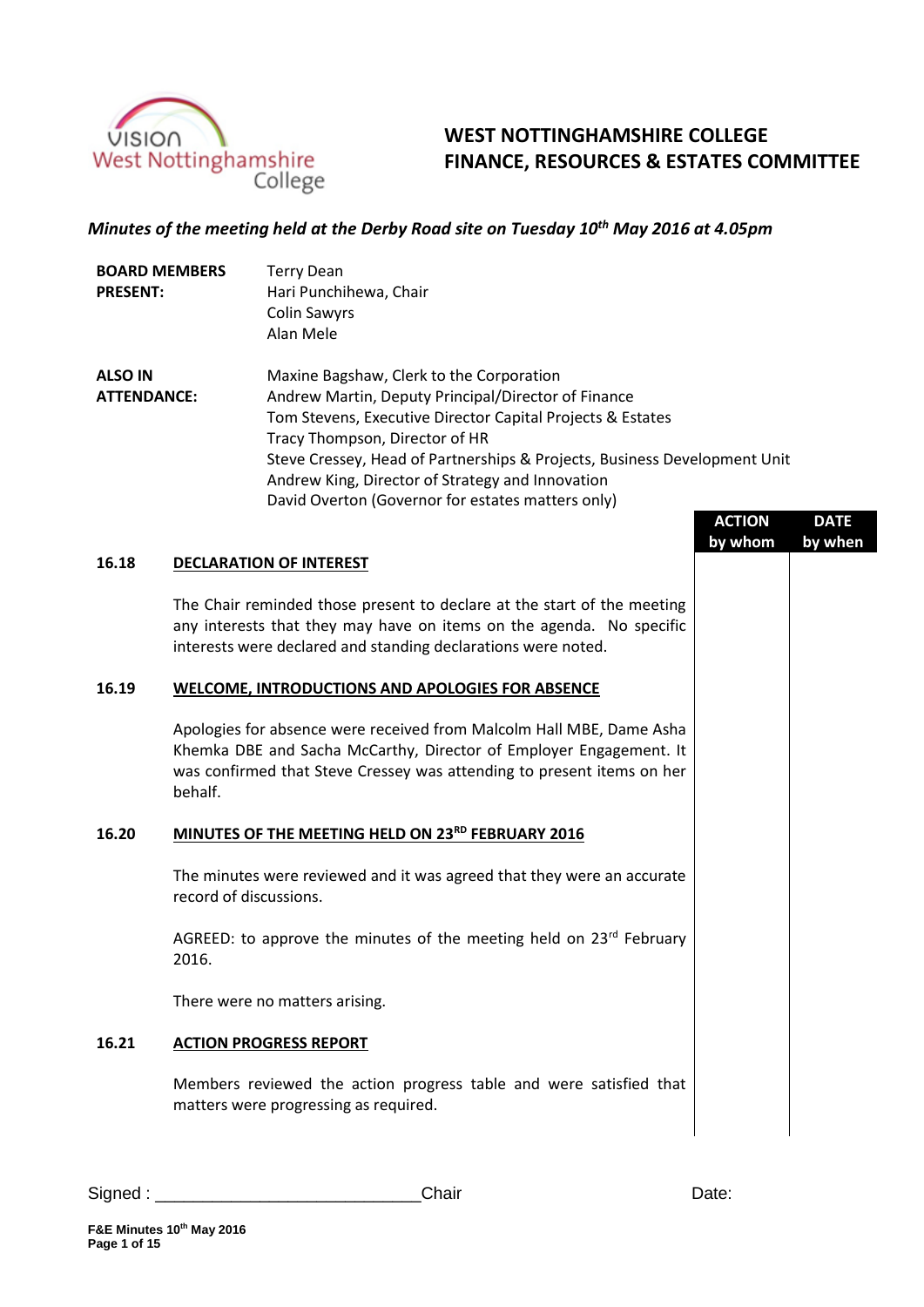AGREED: to note the update provided.

## **16.22 PROPERTY STRATEGY UPDATE**

The Executive Director Capital Projects & Estates provided an update on a number of matters :

- Vision University Centre the delay in installation of steel reported in January 2016 due to high winds has been caught up. The programme is running to schedule for construction completion on 16<sup>th</sup> September 2016.
- A construction risk register is maintained and reviewed at each site meeting.
- Meetings have been held with curriculum heads to develop a timetable for the use of the university centre. Existing HE students commence studies on 19<sup>th</sup> September 2016 which is one week earlier than the opening on 26<sup>th</sup> September 2016. Members' attention was drawn to the updated floor plan which was provided for information.
- Double yellow no parking lines on Cauldwell Road have been effective from 9<sup>th</sup> May 2016.
- Derby Road refurbishment programme of work underway at weekends throughout term to summer vacation. Work is well underway. Refurbishment of lifts to commence in June, reception areas and all public areas to be refurbished July/August 2016.
- Competitive quotes are being obtained for all key elements of work. Members' attention was drawn to the summary of committed expenditure provided at appendix 4.
- Existing furniture in the buildings is under review to determine the most economical way of renewing or refurbishing from existing frame work suppliers where required. The College is trying to use as much of the existing furniture as possible. The intention is to purchase a limited number of new furniture for the Maths and English zone.
- LED lighting installation  $-$  a two stage tender process has been adopted for the installation of the LED lights in the 6 story tower block, 3 story block, Enviro block and foundation studies. Lighting manufacturers have provided submissions for evaluation and have selected the preferred manufacturer. Specifications are being drafted to tender for an electrical contactor. It was explained that it has taken quite a lot of time to develop the tender, and to enable works to be completed within the timescale required, the suspended ceiling element of works has been tendered separately. Appendix 5 identifies the tender result with Aurora lighting providing the most cost effective option with Whitecroft fittings for down lighters in areas where the ceiling is low. It was confirmed that, to mitigate the risk of disruption to teaching, any work contracted beyond the 1<sup>st</sup> September date will be undertaken out of hours.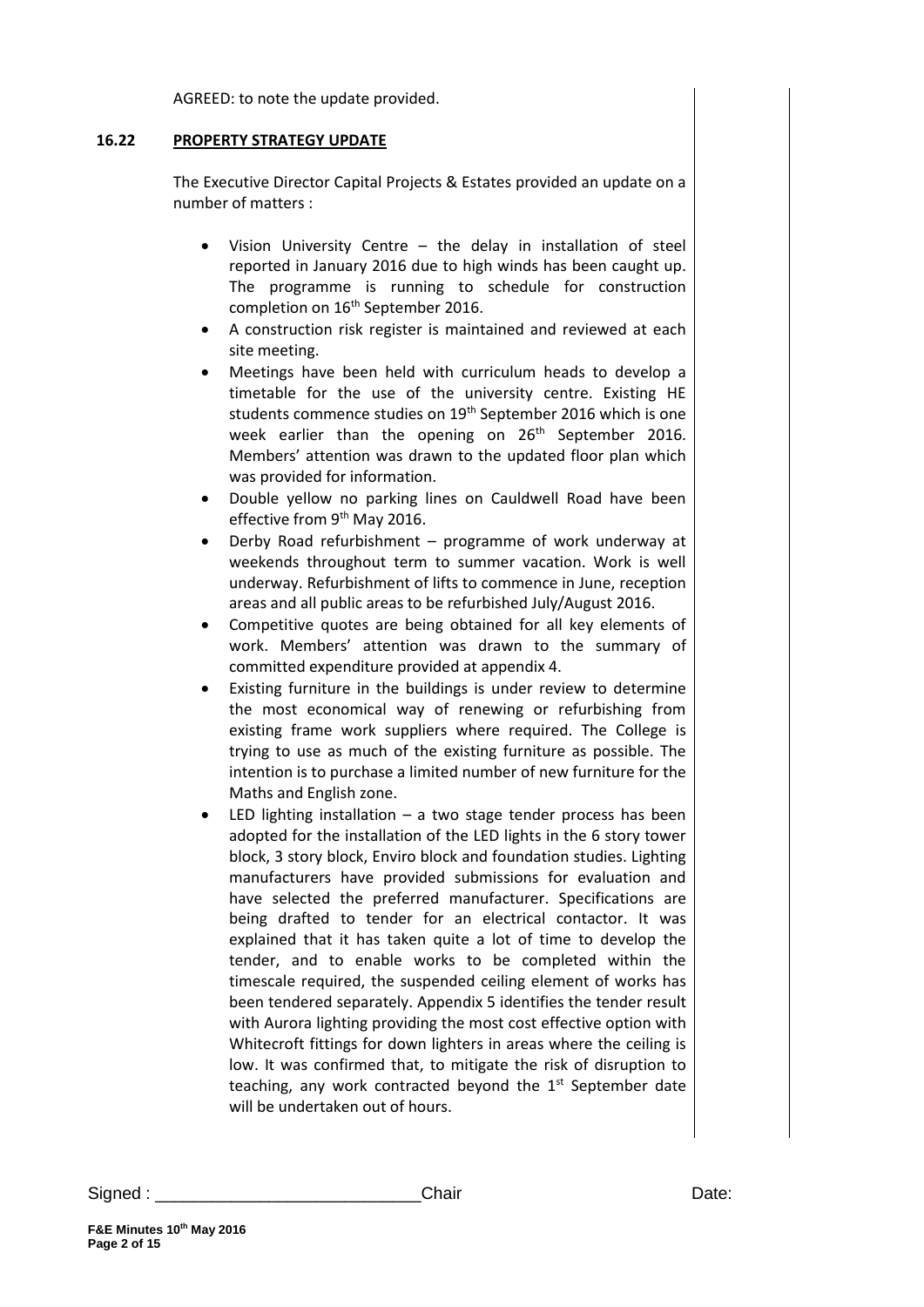The Committee discussed the tender options for the LED lighting and were generally supportive of the proposal to keep the whole project with Aurora Lighting to ensure that the programme of works required keeps moving and is not delayed. It was explained that UK Fittings are more energy efficient but are more expensive. Aurora Lighting use fittings from Asia. It was confirmed that LED energy savings have been factored into the budget for the future.

The Committee questioned whether there will be meters installed to monitor savings. It was confirmed that separate meters are in a number of areas and this will include the HE Centre. One member of the Committee present raised a potential point of concern and asked that the estates team just be wary of potential hidden costs which may emerge for emergency lighting.

- Studio School condition improvement fund (fire alarm and roof renewal) – bids to obtain grants to undertake this work have not been successful. The DFE received requests for more than £1.1 billion for over 3,500 projects. The replacement fire alarm scored 76% against a score pass rate of 77%. An appeal against this can only be made if something is materially wrong with the submission and no new evidence can be submitted. This will be considered but is unlikely to be successful. The Studio School has requested that competitive tenders are obtained for consideration. This was highlighted as a significant risk for the Studio School, however the Committee were assured that testing is undertaken on a regular basis.
- Fire alarm system Ashfield House business development unit the alarm system is compliant however the age of the system leaves the College at risk should the alarm fail. It is proposed to assess the most economical means of replacing the fire alarm via competitive quotations for consideration as part of the long term maintenance plan for 2016/17. Assurance was given that the current alarm is completely compliant and regularly tested however there will come a point where the system needs to be replaced.

In terms of the competitive tenders received for the refurbishment works at Derby Road, members' attention was drawn to the table on page 20. Contractor details, scope of work and values were reviewed. Members were happy to approve the recommendations made for the appointment of contractors proposed.

#### AGREED:

a) To note the update provided; and

b) Approve the recommendations for appointment of contractors under competitive tender for refurbishment works at Derby Road.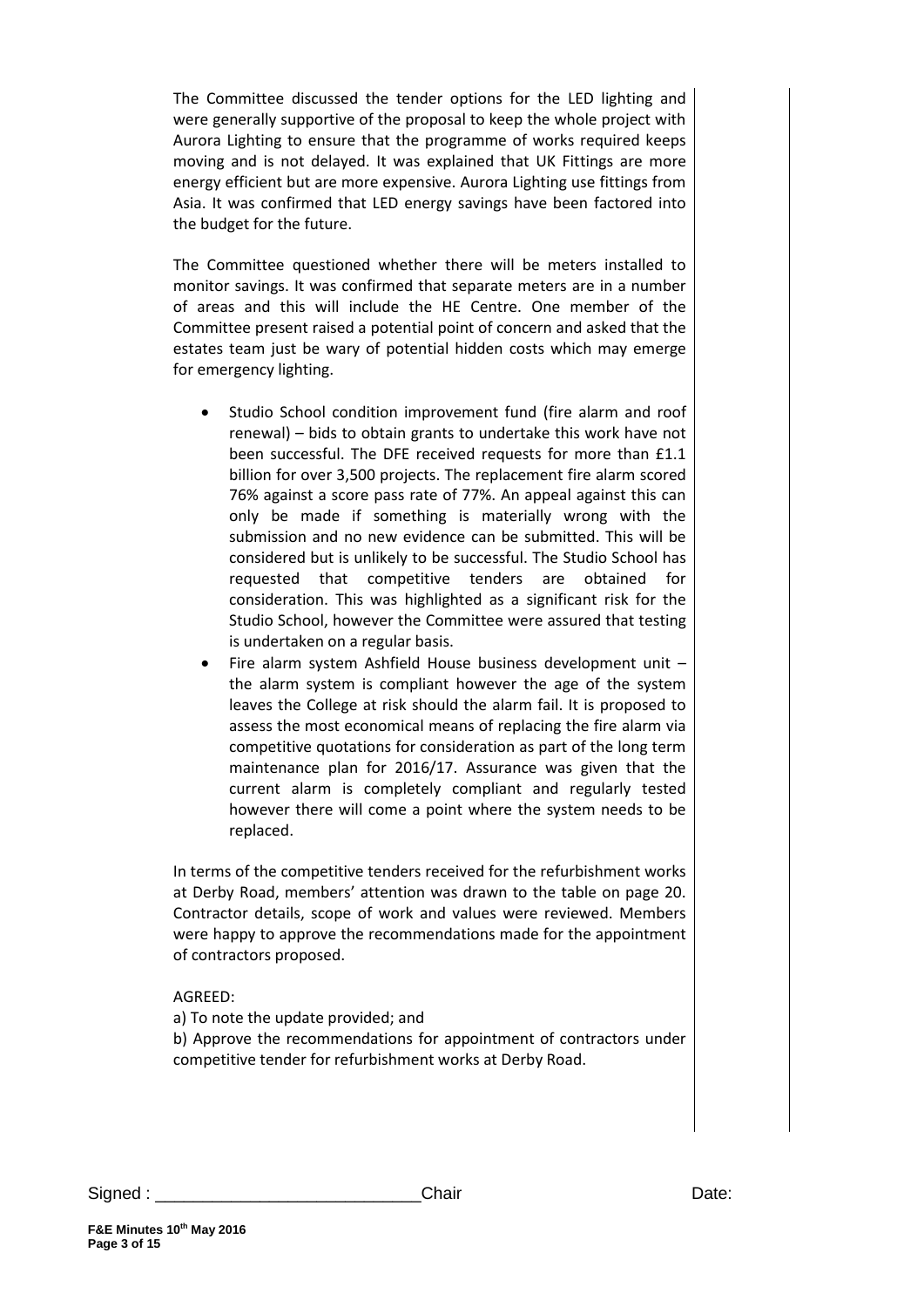#### **16.623 PROPERTY STRATEGY 2015-2020 EXCESS SPACE**

The Executive Director Capital Projects and Estates indicated that at the time of preparing papers this had been scheduled as a confidential item, however this was no longer necessary as staff have been informed of the proposals agreed by the Board. Members attention was drawn to a number of items:

- Report prepared for Corporation Board on 21<sup>st</sup> April 2016 provided a more detailed analysis of space utilisation as part of the 2015-2020 property strategy. Objectives identified in the strategy go a long way towards completing a strategy of consolidation and modernisation that commenced in 2010.
- Completion of the University Centre in September 2016 will increase condition A/B accommodation to 80%. Refurbishment of Derby Road will increase A/B condition to 85% and remove the majority of poor accommodation.
- A full room survey of estate in November 2015 and further work to update data on electronic register system identifies frequency of use to be 51.7% at Derby Road, 59.43% at Engineering centre, 39.7% at Station Park and 18.0% at Ashfield College.
- Local demographics for 16-18 year olds show a reduction across Mansfield/Ashfield and this is mirrored with a reduction in learner intake numbers from 3218 in 2012 to 2718 in 2016.
- Outcome of space utilisation surveys indicates that the College has too much space and as a strategy should be looking at ways to consolidate further as a means of increasing efficiency.
- Eventual disposal of Acorn Way and Thorsby Street Media Centre would relieve some space.
- Utilisation of space would suggest that the College should look to withdraw curriculum from Ashfield College consolidating all curriculum delivery to Derby Road and the Engineering Centre.
- Taking this action would increase condition A/B accommodation from 85% to 90%, reduce planned maintenance from £450k to £400k per annum and reduce operating costs.
- Relocation of the curriculum was considered and was supported by the Corporation Board on 21<sup>st</sup> April 2016.

Members reviewed the report presented and in terms of the reduction in planned maintenance from £450k to £400k per annum commented that this seemed a small saving. It was explained that this is a very specific saving related to the Ashfield site.

The Executive Director Capital Projects and Estates confirmed that at the end of 2016 the College will undertake a further conditions survey.

Members' attention was specifically drawn to section 2.12 of the report which provides a summary of space surveys undertaken in the autumn and spring terms, this clearly indicates that the College has too much space.

Executive Director CP&E Dec. 2016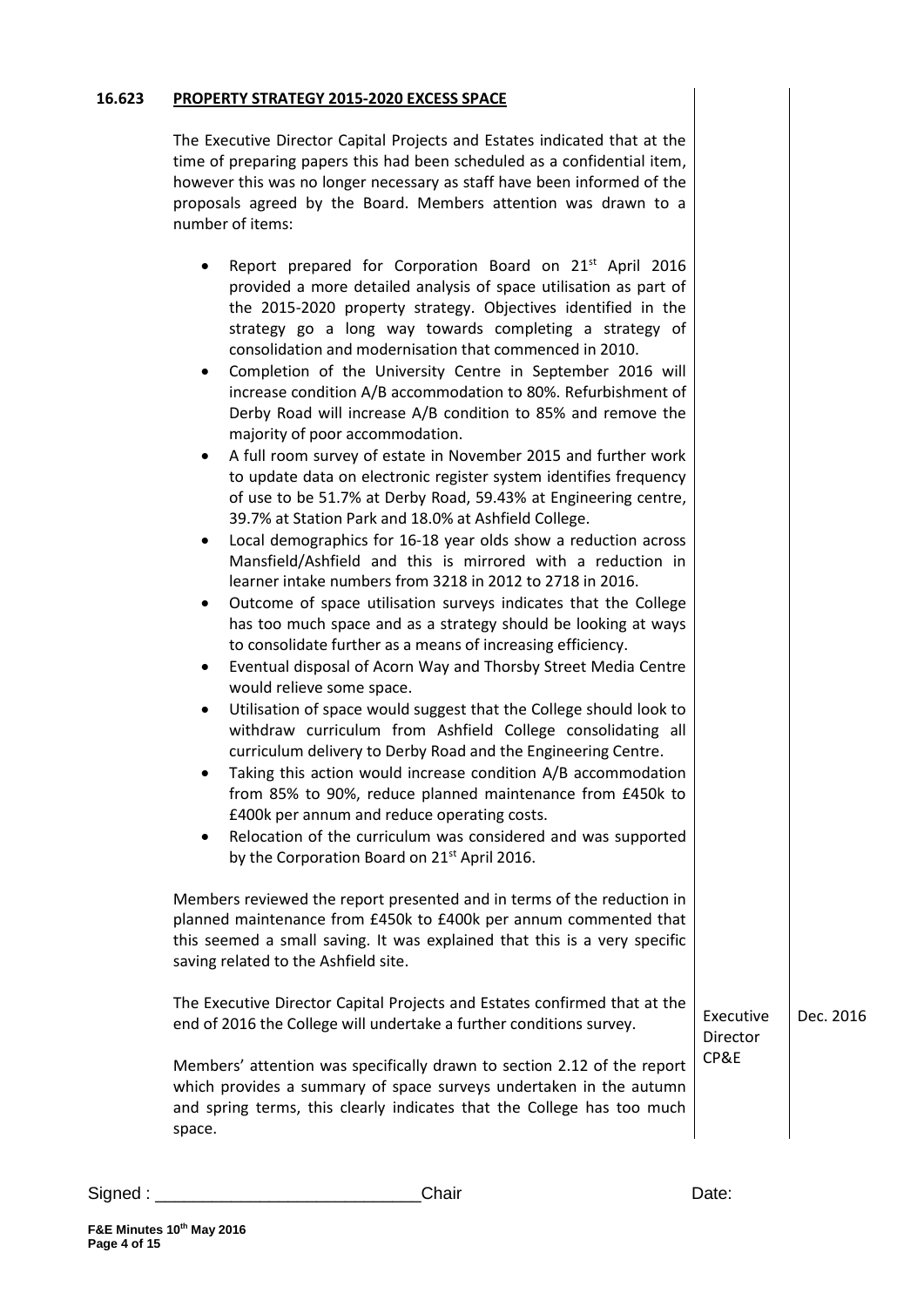In addition to this, the frequency percentage is much lower than it needs to be.

The committee were advised that the decision was taken to demolish portacabins to make way for the HE Centre. These were not replaced as staff found that there was no need as space was available elsewhere. The College does not really need the Ashfield buildings and they significantly influence utilisation statistics.

Members' attention was drawn to paragraphs 3.3 and 3.4 which summarise the Ashfield College position. It was noted that there are potential staffing implications, members attention was drawn to appendix 1 which goes in to more detail and provides the business plan for withdrawal from the Ashfield premises. It was confirmed that staff have been informed of the Boards decision to withdraw. The College will now try to find an alternative use for the building as it will still own the site.

In general discussion it was acknowledged that moving from Ashfield College does not solve the general poor use of space and more work needs to be done on this with more ground to cover. All agreed that there was a need to better understand how the College can improve utilisation and that withdrawal from Ashfield College is the first step in this process. In real terms the College needs to either generate more activity or continue to rationalise.

The Committee questioned what the target set is in terms of occupancy and how the College compares itself with other benchmarks. The Executive Director Capital Projects and Estates indicated that it was hard to set a specific target and that there was no real meaningful benchmarks available but anecdotally the belief is that the College is fairly similar to other FE institutions in the sector, however this does not make the position good enough. The Committee challenged the senior team and indicated that they want to know what the ideal position is in relation to; a) frequency and b) occupancy. They were of the view that the report presented was a reasonable starting point but felt that it was important for the College to challenge itself.

The Committee questioned what alternative proposals there are for the Ashfield site. It was confirmed that an attempt will be made to sell it and an approach made to the EFA regarding sites that they are looking for to support free school developments.

The Director of HR indicated that, from a HR perspective, the withdrawal from Ashfield site will mean that a number of staff are affected. These are predominantly 3 cleaners and 2 premises staff. In terms of the cleaners they have been offered redundancy or a move to evening shifts at another site. In terms of the premises staff there is one vacancy but the belief at this time is that both will choose voluntary severance.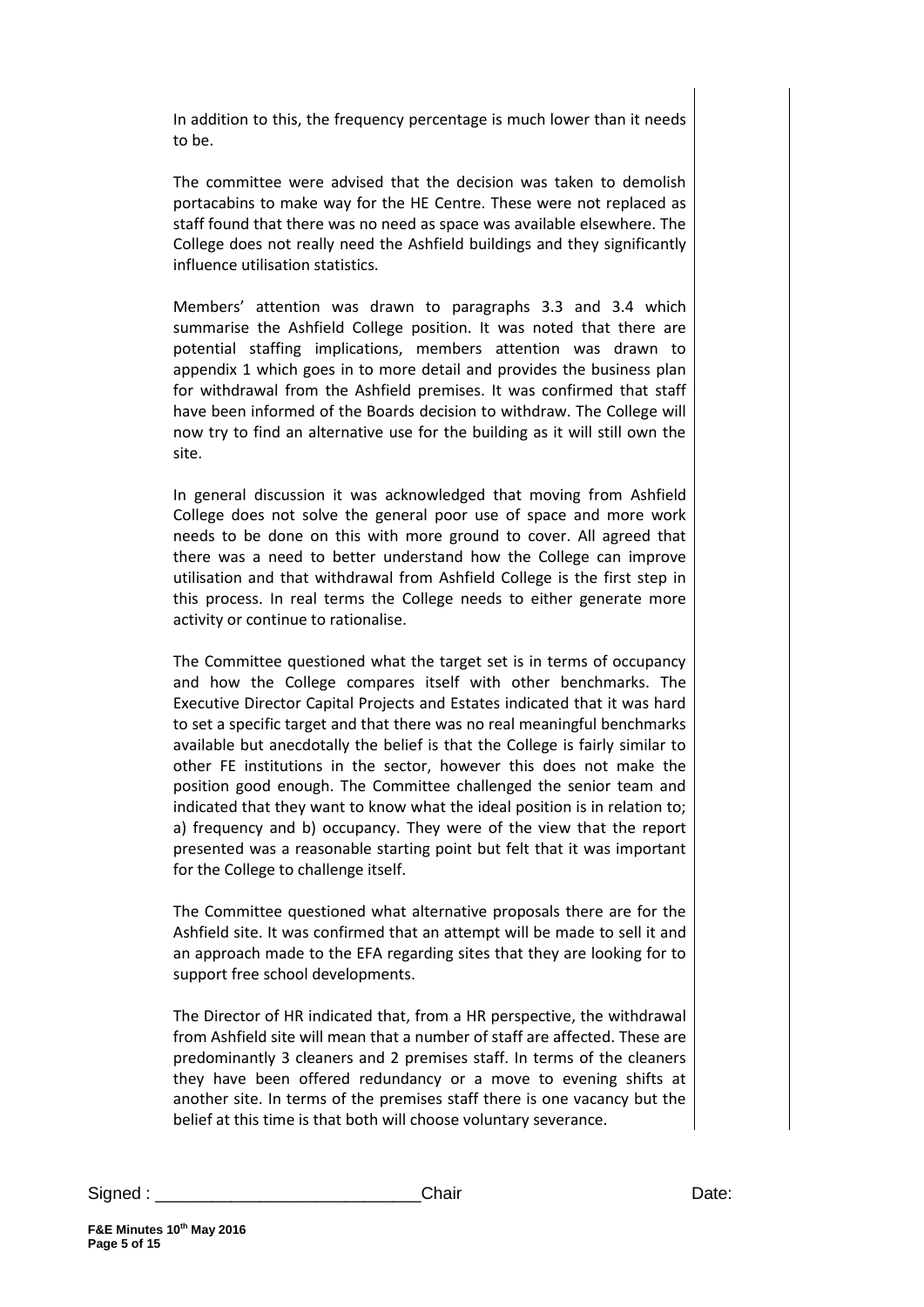|       | One member of the admin staff will also be affected. The College does<br>have a vacancy she can transfer to if she chooses this option.                                                                                                                                                                                                                                                                                                                                                                                                                                                                                                                                                                                                                                                                                                                                                                                                                                 |                               |                  |
|-------|-------------------------------------------------------------------------------------------------------------------------------------------------------------------------------------------------------------------------------------------------------------------------------------------------------------------------------------------------------------------------------------------------------------------------------------------------------------------------------------------------------------------------------------------------------------------------------------------------------------------------------------------------------------------------------------------------------------------------------------------------------------------------------------------------------------------------------------------------------------------------------------------------------------------------------------------------------------------------|-------------------------------|------------------|
|       | In terms of a 'plan B' it was acknowledged that the College could look to<br>demolish and sell the Ashfield site for residential land, however the view<br>is that the best expectation regarding this would be a zero capital cost. In<br>terms of the options for Ashfield site it was confirmed that a full options<br>appraisal and recommendations regarding the way to proceed would be<br>presented to this Committee at a future meeting.                                                                                                                                                                                                                                                                                                                                                                                                                                                                                                                       | Executive<br>Director<br>CP&E | Dec. 2016        |
|       | The data provided regarding class sizes was also reviewed and it was<br>acknowledged that this is relatively low when compared to the sector<br>(class sizes are less than 13). This may require a review of the curriculum<br>as the College may be offering too broad an offer.                                                                                                                                                                                                                                                                                                                                                                                                                                                                                                                                                                                                                                                                                       |                               |                  |
|       | Ashfield learners will move to either the Derby Road or the Engineering<br>Centre. It is likely that there will need to be some reconfiguration costs<br>regarding the Engineering Centre. Ashfield site will close at the end of<br>June. The Committee questioned whether the estates team have enough<br>time to complete the changes needed at the Engineering Centre.<br>Assurance was given that this is the case and changes will be in place by<br>September. It was noted that there are 40 Engineering students currently<br>at Ashfield, however the expected numbers for September 2016 are not<br>known at this stage (it was explained that this data is simply not available<br>at this meeting). Utilisation rates at the Engineering Centre show there<br>can be improvements. The Committee were supportive of the proposals<br>and indicated that it was important to try to get a contractor in place who<br>can hit the tight programme timetable. |                               |                  |
|       | It was confirmed that space utilisation and occupancy targets would be<br>included within the business plan which goes to the July Board meeting<br>for approval.                                                                                                                                                                                                                                                                                                                                                                                                                                                                                                                                                                                                                                                                                                                                                                                                       | Executive<br>Director<br>CP&E | <b>July 2016</b> |
|       | AGREED: to note the update provided.                                                                                                                                                                                                                                                                                                                                                                                                                                                                                                                                                                                                                                                                                                                                                                                                                                                                                                                                    |                               |                  |
|       | As a matter of additional estates business one member of the Committee<br>raised a concern that the fire alarm system at Derby Road had parts<br>'isolated' and showed 'errors' on the panel box. He asked whether this<br>would be rectified. The Executive Director CP&E indicated that there<br>were some isolated faults that the team were working towards resolving.                                                                                                                                                                                                                                                                                                                                                                                                                                                                                                                                                                                              |                               |                  |
|       | (David Overton left the meeting at 4.55pm)                                                                                                                                                                                                                                                                                                                                                                                                                                                                                                                                                                                                                                                                                                                                                                                                                                                                                                                              |                               |                  |
| 16.24 | <b>EMPLOYER ENGAGEMENT UPDATE</b>                                                                                                                                                                                                                                                                                                                                                                                                                                                                                                                                                                                                                                                                                                                                                                                                                                                                                                                                       |                               |                  |
|       | Steve Cressey introduced this item on behalf of Sacha McCarthy. Key<br>points noted were:                                                                                                                                                                                                                                                                                                                                                                                                                                                                                                                                                                                                                                                                                                                                                                                                                                                                               |                               |                  |
|       |                                                                                                                                                                                                                                                                                                                                                                                                                                                                                                                                                                                                                                                                                                                                                                                                                                                                                                                                                                         |                               |                  |
|       |                                                                                                                                                                                                                                                                                                                                                                                                                                                                                                                                                                                                                                                                                                                                                                                                                                                                                                                                                                         |                               |                  |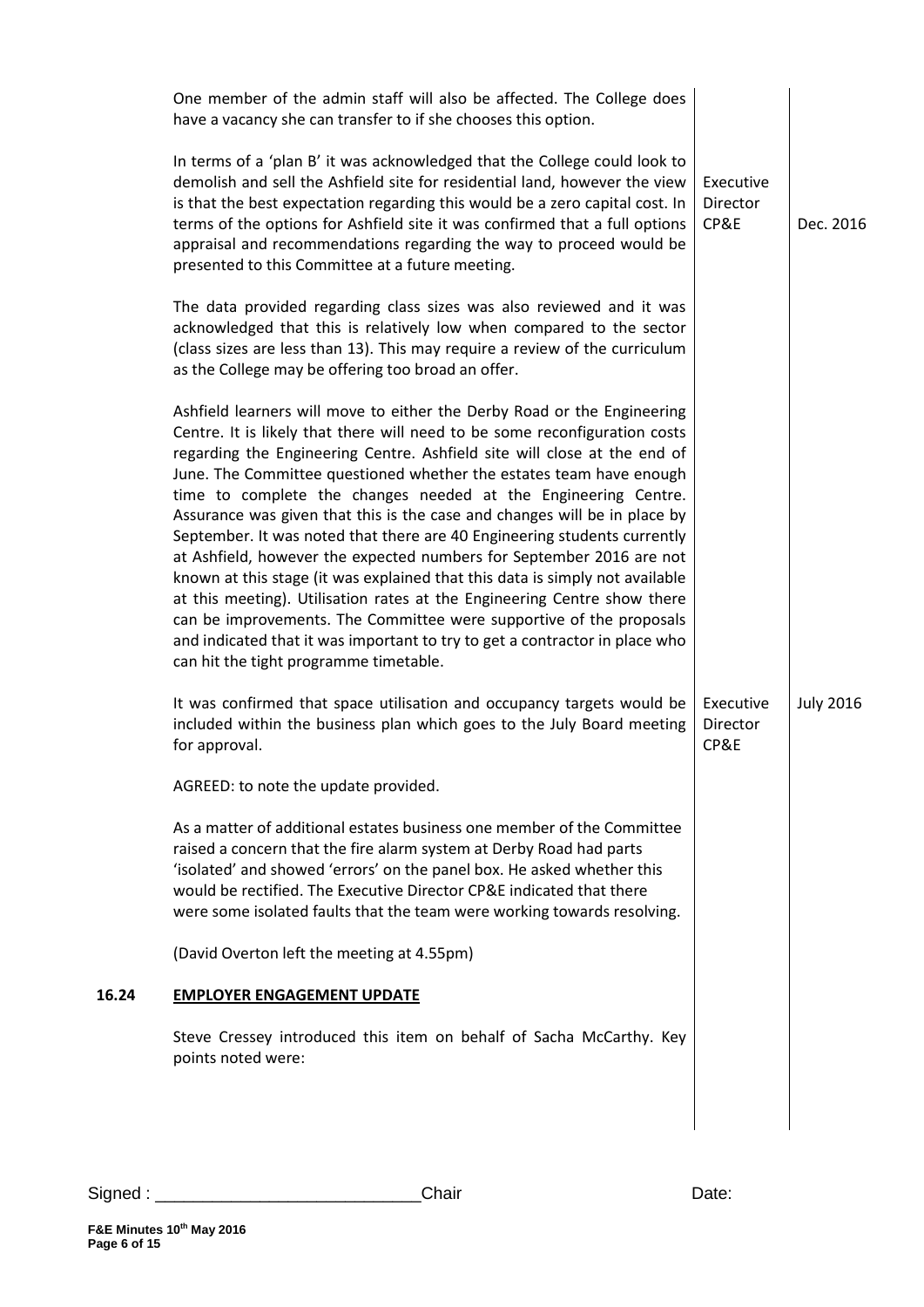- Actual performance for the business development unit at headline level at the end of March and planned activity for the remainder of the year indicates that all funding streams will be fully utilised or exceed allocations given, with the exception of classroom funding, should the plans submitted come to fruition.
- It should be noted that predictions have considered performance to date which in turn has highlighted risk and requires potential contingencies in order to mitigate any shortfall.
- Additional activity aligned to classroom activity is to be distributed to partners and there is confidence that these funds will be fully utilised ahead of yearend. Revised profiles have been requested at the time of writing the report.
- The risks are aligned to apprenticeship activity and therefore require robust monitoring of actual performance against planned in order to ensure actual funds are effectively utilised. The actual performance to date, based upon the scenarios applied for both potential achievements and starts planned, requires further scrutiny. Should performance increase then this will have a positive impact upon forecasting figures which will need monitoring at the end of every period in order to transfer funds.
- Areas of concern have been noted around the shortfalls within the internal work related training teams. It has previously been reported that there have been a number of staffing shortages in the business development team which has contributed towards a number of the reasons why shortfalls in new activity have been apparent. A new head of business development and business development sales manager will both start in April and are joined by a business consultant who joined at the end of March. There is now one vacant business consultant post still yet to fill. It is hoped and anticipated that this will bring some stability back to the team. There have been £275k of pay costs removed in the year as a result of the shortfalls reported.

He explained that the partner review process has led to some changes in terms of partner allocation. There are 3 performance management points to the year. The team are still confident that the total budget will be met.

Members' attention was drawn to page 53 which shows the variances. The Committee commented that the work related training (internal) unit shows the most significant variances. It was explained that the College made the decision to give more to partners to offset this, however this does have a number of consequences, the most significant of which is a reduction in the profit margin for delivery.

In general discussion the Committee all agreed that the most significant issue to address is performance for the work related training internal team. In real terms this department has looked to be a concern for some time now and has a history of underperformance. This was acknowledged but the team generally now believe that new staff appointments will make a difference.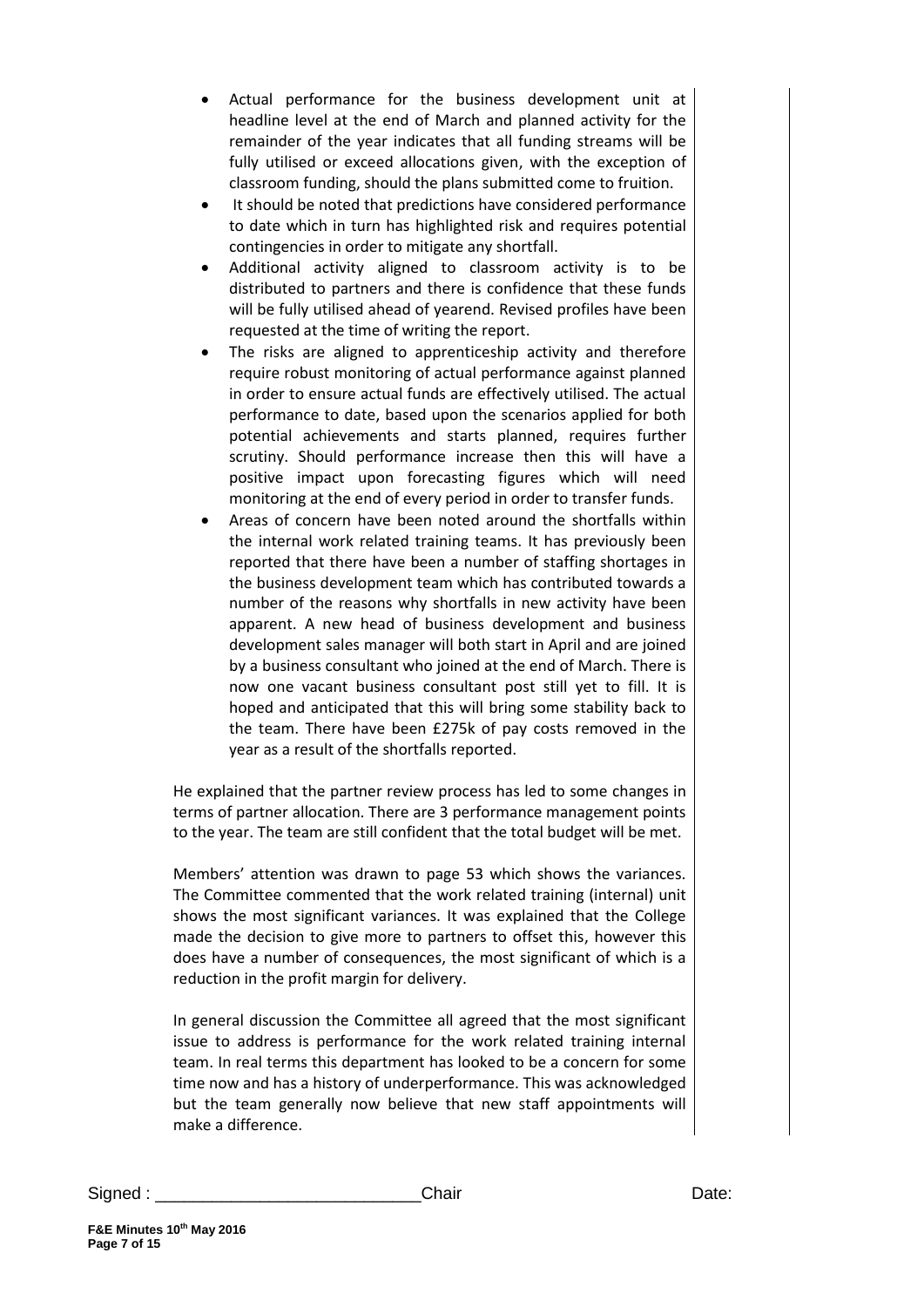It was acknowledged that improved delivery requires a culture change in terms of the team and there are signs of this already happening. The BDU team have had high turnover with staff clearly seeing a need to move on as they were unable to hit expectations. The sales team have all, at some stage, been performance managed. To bring about improvements there has had to be a new and change in team approach. The impact of changes will be seen in 16/17 rather than 15/16. The Committee were advised that the focus is now on getting the internal team to deliver. It was explained that the WR team, whilst they will not hit their target, will show growth and potentially the College set too ambitious targets in this area. Lots more staff collaborations is evident with development of a much clearer delivery unit with robust infrastructure in place.

AGREED: to note the content of the report provided.

#### PARTNERSHIP UPDATE 2015/16 – COMMITMENT PROPOSALS

Members' attention was drawn to page 56 and it was explained that the paper presented includes any amendments requiring approval, these are highlighted within the appendices in yellow. Those subcontractors highlighted in pink are new partners and interim contracts are noted and subject to approved due diligence before funds are to be released. The second partner performance review has concluded, tolerance levels of 6% were applied across all funding streams - £464,982 for 16-18 apprenticeships, £714,023 for adult apprenticeships, £462,210 traineeships were removed as part of the process. Contingency plans considered as part of the process include new partners approved and over allocation of funds based upon trend of actual performance in order to ensure funds can be utilised in year. Extensive monitoring in place for the remainder of the year to review planned activity against actual. The next formal review will be conducted in May 2016. It was explained that this is what has been done to give greater flexibility to respond to concerns identified regarding delivery.

Steve Cressey explained the complexity of funding calculations for timely completions etc and therefore indicated that the 6% tolerance applied on review is not the maximum/worst case shortfall position.

Members' attention was drawn to the updated partner list on page 59 and they were happy to approve the same.

It was explained that, on the whole, new partners have been appointed/utilised to take on the College shortfall from the internal WRT team. They have monthly targets and agreed profiles. The Committee took the opportunity to discuss the variable reasons for new partners coming to the College. Assurance was given that thorough due diligence is done with all partners both in terms of finance and quality.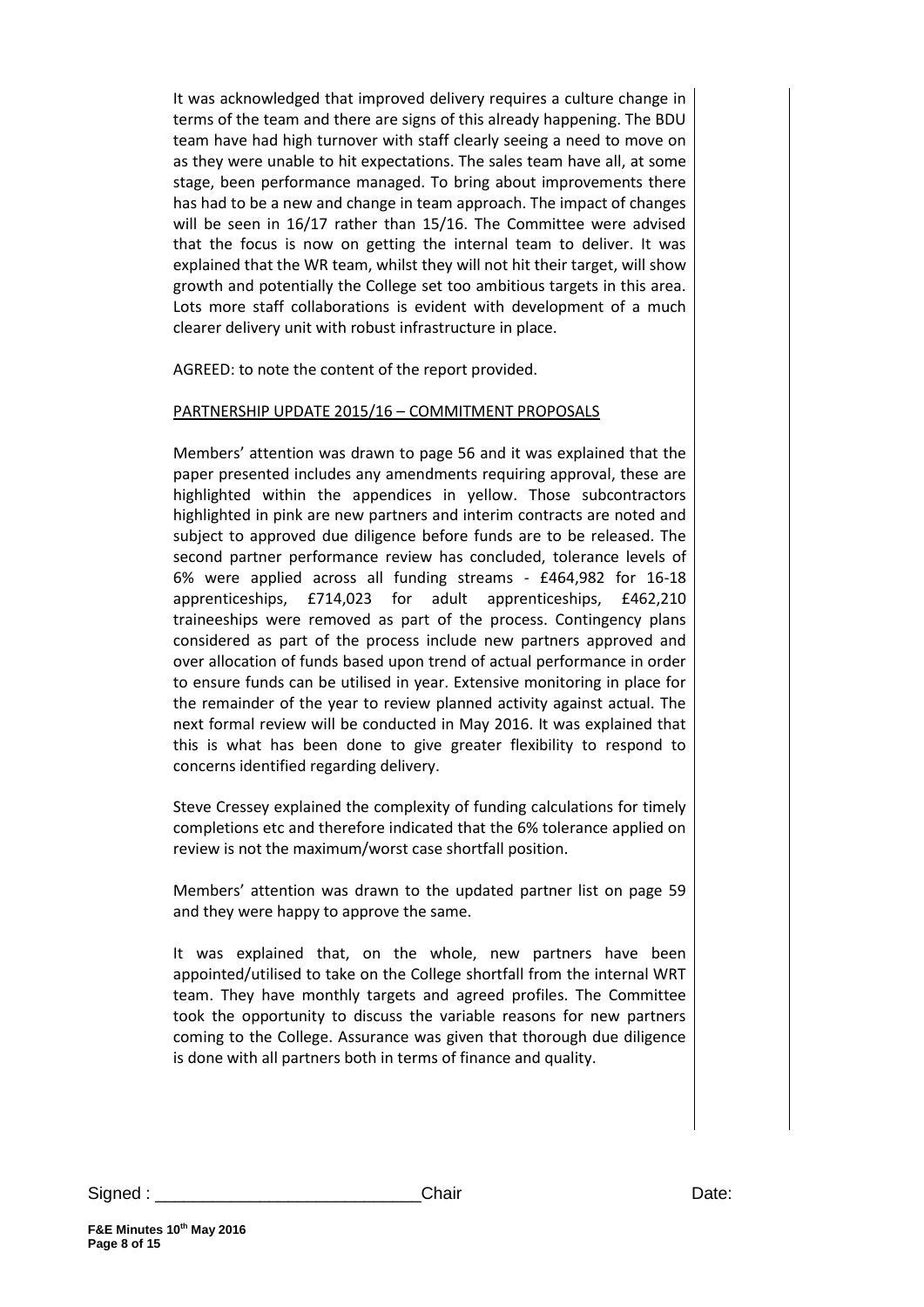|       | In 16/17 the team would like to initially focus on the top 20 partners and<br>give them circa 75% of College allocation and then on top of this there<br>will be a remaining 25% to go to another 10 partners. It was confirmed<br>that the College is looking at the review of partnership models going<br>forward to respond to the apprenticeship delivery changes. The team<br>hope to aim to establish work with the top 30 quality providers.<br>AGREED:<br>a) To note the update provided; and<br>b) Approve the updated partnership list for 2015/16 provided at pages 59<br>and 60 of the pack.                                                                                                                                                                                                                                                                                                                                                                                                                                                                                                                                                                                                                                                                                                                                                                                                                                                                                                                                                                                                                                                                           |                          |                        |
|-------|------------------------------------------------------------------------------------------------------------------------------------------------------------------------------------------------------------------------------------------------------------------------------------------------------------------------------------------------------------------------------------------------------------------------------------------------------------------------------------------------------------------------------------------------------------------------------------------------------------------------------------------------------------------------------------------------------------------------------------------------------------------------------------------------------------------------------------------------------------------------------------------------------------------------------------------------------------------------------------------------------------------------------------------------------------------------------------------------------------------------------------------------------------------------------------------------------------------------------------------------------------------------------------------------------------------------------------------------------------------------------------------------------------------------------------------------------------------------------------------------------------------------------------------------------------------------------------------------------------------------------------------------------------------------------------|--------------------------|------------------------|
| 16.25 | <b>EMPLOYER FEEDBACK</b>                                                                                                                                                                                                                                                                                                                                                                                                                                                                                                                                                                                                                                                                                                                                                                                                                                                                                                                                                                                                                                                                                                                                                                                                                                                                                                                                                                                                                                                                                                                                                                                                                                                           |                          |                        |
|       | Andrew King introduced this item and key matters noted were:<br>Quite a high level of assurance is seen<br>The overall perception rate from the survey across all questions<br>٠<br>combined shows that 98% of respondents agreed with the<br>questions asked and the standard of service provided by the<br>College.<br>Responses show that the position in relation to communication<br>٠<br>has improved.<br>5 key questions were asked with employers and a consistent<br>scoring system utilised.<br>Whilst satisfaction results were high across all questions there is<br>room for improvement with regards to the response rate, not<br>only to the surveys as a whole, but also with a particular focus to<br>those questions where employers did not respond. Response<br>rates were particularly low for the question 'how well do<br>managers communicate and how well do the sales team<br>communicate with you'. This may be due to the fact that not all<br>employers would have reason to engage in communication with<br>either manager or sales person as part of their dealings with the<br>College. More consideration may need to be given to the<br>questions asked to refine them for the target audience. It was<br>also explained that the survey coincided with a national survey<br>covering similar issues and topics and therefore this could have<br>suppressed the number of responses received.<br>60 employers responded. This is a snapshot survey and will<br>continue to be open until June 2016, partner and College<br>delivered provision will be separated out.<br>In terms of next steps, it was agreed that an updated snapshot would be | Director                 | June                   |
|       | provided at the next meeting in June 2016 with a full yearend analysis<br>undertaken in the autumn term.                                                                                                                                                                                                                                                                                                                                                                                                                                                                                                                                                                                                                                                                                                                                                                                                                                                                                                                                                                                                                                                                                                                                                                                                                                                                                                                                                                                                                                                                                                                                                                           | Strategy &<br>Innovation | 2016/<br>Sept.<br>2016 |
|       | (Steve Cressey left the meeting at 5.25pm)                                                                                                                                                                                                                                                                                                                                                                                                                                                                                                                                                                                                                                                                                                                                                                                                                                                                                                                                                                                                                                                                                                                                                                                                                                                                                                                                                                                                                                                                                                                                                                                                                                         |                          |                        |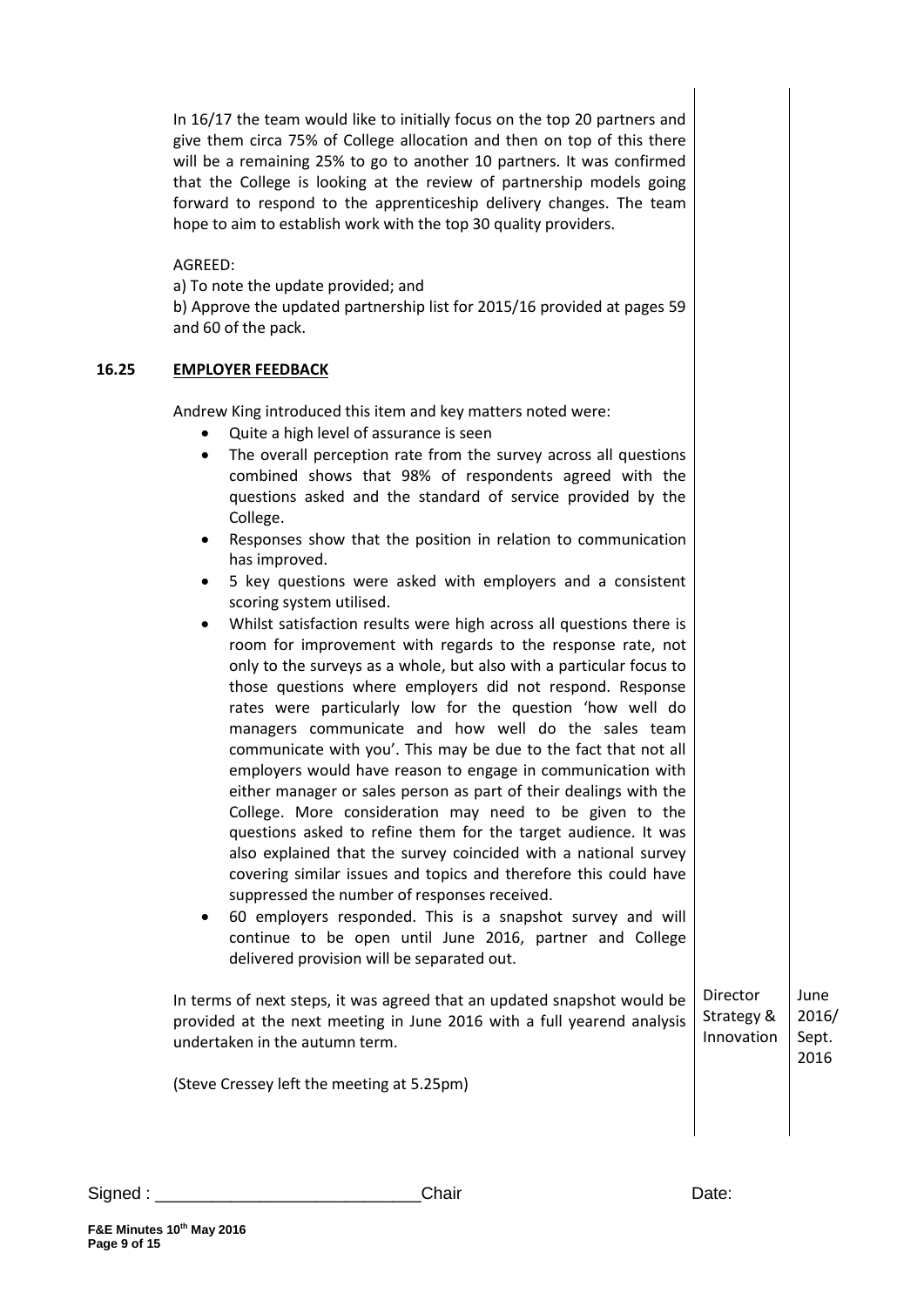The Committee were assured that with partners, the team have worked hard to improve the size and quality of employer information. The team are creating some case studies where there is really positive feedback. The Committee indicated that they would like to see more done with employers who have given positive feedback rather than simply accepting the information that they have provided. It was confirmed that the College is also reviewing the survey process for 2016 and the questions to be asked. The Committee indicated that they would like to see an alumni type approach developed for students, both in relation to direct delivery and partners. It was agreed that Andrew Martin would speak to the marketing team on this. The Committee indicated that they would like to see much greater emphasis on positive advocacy from students and employers. It was confirmed that a copy of the employer/partnership engagement strategy would come to this Committee to comment. Alongside this would sit the employer communication strategy.

## **16.26 MANAGEMENT ACCOUNTS TO 31ST MARCH 2016**

The Director of Finance introduced this item and presented an update for the period to end of March 2016. Key matters noted were:

- An overall operating surplus before interest and depreciation of £2,263k (prior year £2,430k). After interest and depreciation this becomes a surplus of £700k which is £104k behind forecast. The core driver of the current performance is the shortfall in income although March did see income of £4,355k close to forecast and £100k above recent months.
- At the end of March 2015 the College group had recorded an operating surplus of £2,430k before interest and depreciation, although this did include a £228k contribution from VWS.
- Across the component parts of the group the College's performance is below forecast with a surplus before interest and depreciation of £1,279k (corresponding month for last year £1,344k) against a target of £1,544k. After interest and depreciation the College position is a £256k deficit, prior year a £273k deficit against a forecast of £24k. As in the prior year there is a similar pattern with College direct delivery being the area of shortfall.
- BKSB continues to deliver strong results with an operating surplus of £1,026k (forecast £853k corresponding with last year £852k). BKSB external income continues to exceed budget by £181k at £1,981k for the year to date.
- VWS has contributed a deficit of £28k for the year to date.
- Overall group income of £33.876 million for the year to date is £0.88million behind forecast and £3.92million lower than £37.796million recorded in 14/15, although this was boosted by the ESF programme which ended in July 2015. The issues with adult skills performance remain.

**Page 10 of 15**

**F&E Minutes 10th May 2016**

2016

AM

AM

2016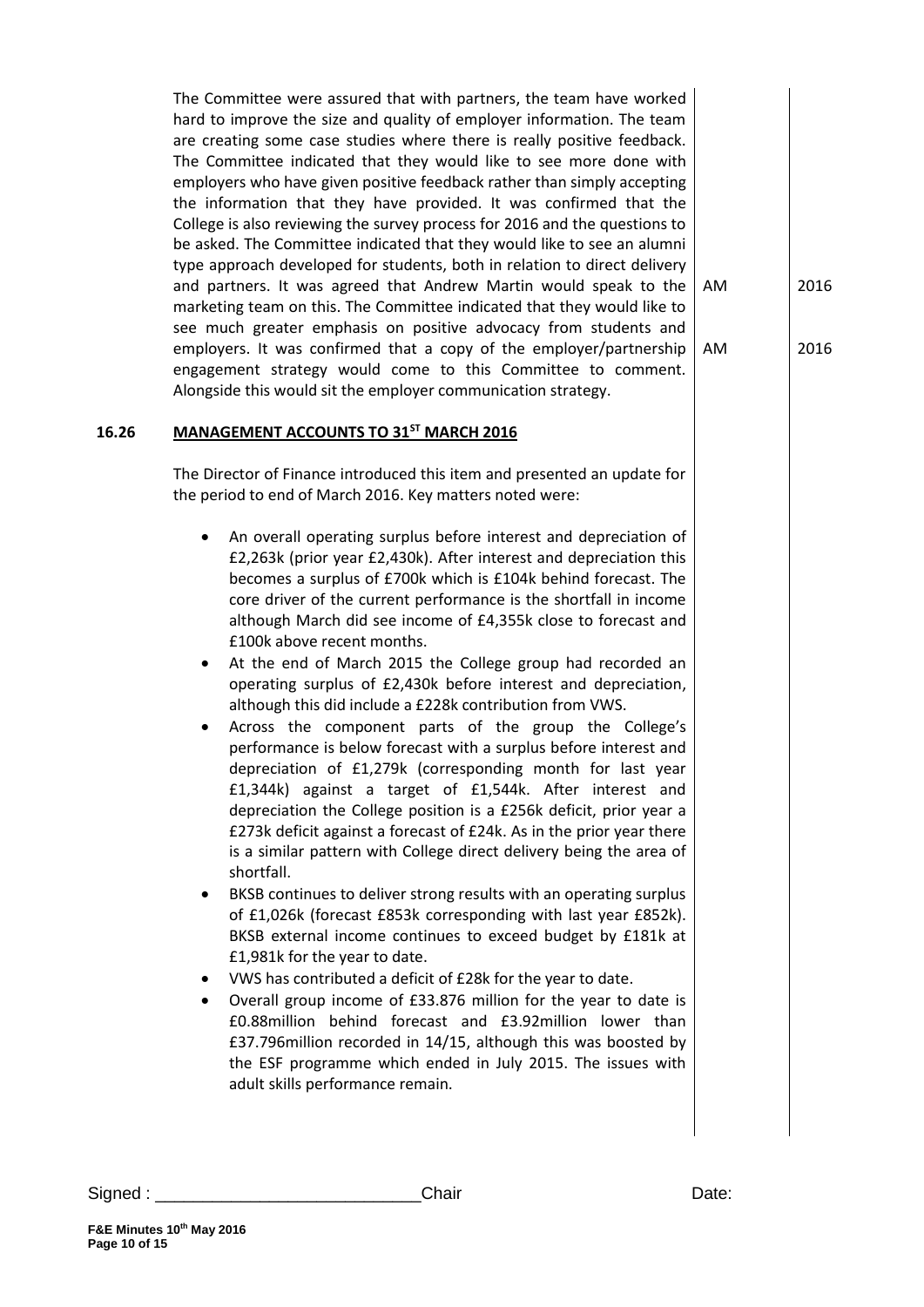| Overall pay costs continues last year's trend of being below the<br>٠<br>forecast position. At the end of March 2016 group pay costs of<br>£16.799 million are £223k under spent and below the £17.365<br>million incurred at the same point in 14/15. It should be noted<br>that pay costs will increase in April as the national insurance rates<br>for both employees and employers take effect for those in final<br>salary pension. The Deputy Principal confirmed that the College<br>was pushing hard across the board in terms of staff utilisation.<br>The group balance sheet continues to strengthen since the<br>٠<br>yearend with total assets of £10.768 million. Cash balances have<br>declined as expected to £7.35 million a fall of £3.909 million from<br>the yearend. During March the SFA completed the recovery of<br>the unearned £4.1 million ASB for 2014/15. March is the low point<br>of the year in terms of income and cash balances.<br>The short term current ratio remained at 0.8:1 in month. Working<br>٠<br>capital is supported by sufficient liquidity, although the College<br>must work hard to achieve the ASB budget for 15/16 to minimise<br>draw down of the revolving facility funds in place to support the<br>new HE Centre. The Committee were assured that the finance<br>team are keeping an eye on this and it has been impacted by<br>deferred grants from the LEP regarding the HE Centre of<br>£2.6million.<br>Group reserves have increased from £8.77 million at the start of<br>the financial year to £9.44 million as at the end of March 2016.<br>The Committee were assured that the College is well clear of all<br>of its bank and loan covenants. |                     |           |
|-----------------------------------------------------------------------------------------------------------------------------------------------------------------------------------------------------------------------------------------------------------------------------------------------------------------------------------------------------------------------------------------------------------------------------------------------------------------------------------------------------------------------------------------------------------------------------------------------------------------------------------------------------------------------------------------------------------------------------------------------------------------------------------------------------------------------------------------------------------------------------------------------------------------------------------------------------------------------------------------------------------------------------------------------------------------------------------------------------------------------------------------------------------------------------------------------------------------------------------------------------------------------------------------------------------------------------------------------------------------------------------------------------------------------------------------------------------------------------------------------------------------------------------------------------------------------------------------------------------------------------------------------------------------------------------------------------------------|---------------------|-----------|
| The yearend forecast for the College direct delivery is a breakeven,<br>however this looks unlikely given the position at the end of March. BKSB<br>is likely to get to the £1.5million point.                                                                                                                                                                                                                                                                                                                                                                                                                                                                                                                                                                                                                                                                                                                                                                                                                                                                                                                                                                                                                                                                                                                                                                                                                                                                                                                                                                                                                                                                                                                  |                     |           |
| Members' attention was drawn to page 68 and they questioned whether<br>there is a maximum percentage transfer to partners. It was explained that<br>this depends on the type of provision and varies between 70%-90%,<br>however it is unlikely to vary from the current average of 78% for the<br>remainder of the year. It was explained that a lot of funding is received at<br>the end of the year when achievements come in. This is a pattern<br>repeated year on year, however the Colleges is trying to more effectively<br>manage this.                                                                                                                                                                                                                                                                                                                                                                                                                                                                                                                                                                                                                                                                                                                                                                                                                                                                                                                                                                                                                                                                                                                                                                |                     |           |
| In terms of the future, the plan is for group reserves to continue to try<br>and increase. The Committee were advised that there will be a need for a<br>stricter Reserves Policy to respond to FRS102 and an updated policy will<br>be provided at the next meeting. The aim is to try and increase the<br>reserves position to offset the pension deficit.                                                                                                                                                                                                                                                                                                                                                                                                                                                                                                                                                                                                                                                                                                                                                                                                                                                                                                                                                                                                                                                                                                                                                                                                                                                                                                                                                    | Deputy<br>Principal | June 2016 |
| The Director of HR provided a staffing update and indicated that the<br>College has struggled to recruit to some posts/vacancies in year, this has<br>led to an increase in agency staff to respond to the position. Members'<br>attention was drawn to page 72 and the summary of pay costs.                                                                                                                                                                                                                                                                                                                                                                                                                                                                                                                                                                                                                                                                                                                                                                                                                                                                                                                                                                                                                                                                                                                                                                                                                                                                                                                                                                                                                   |                     |           |

**Page 11 of 15**

 $\overline{\phantom{a}}$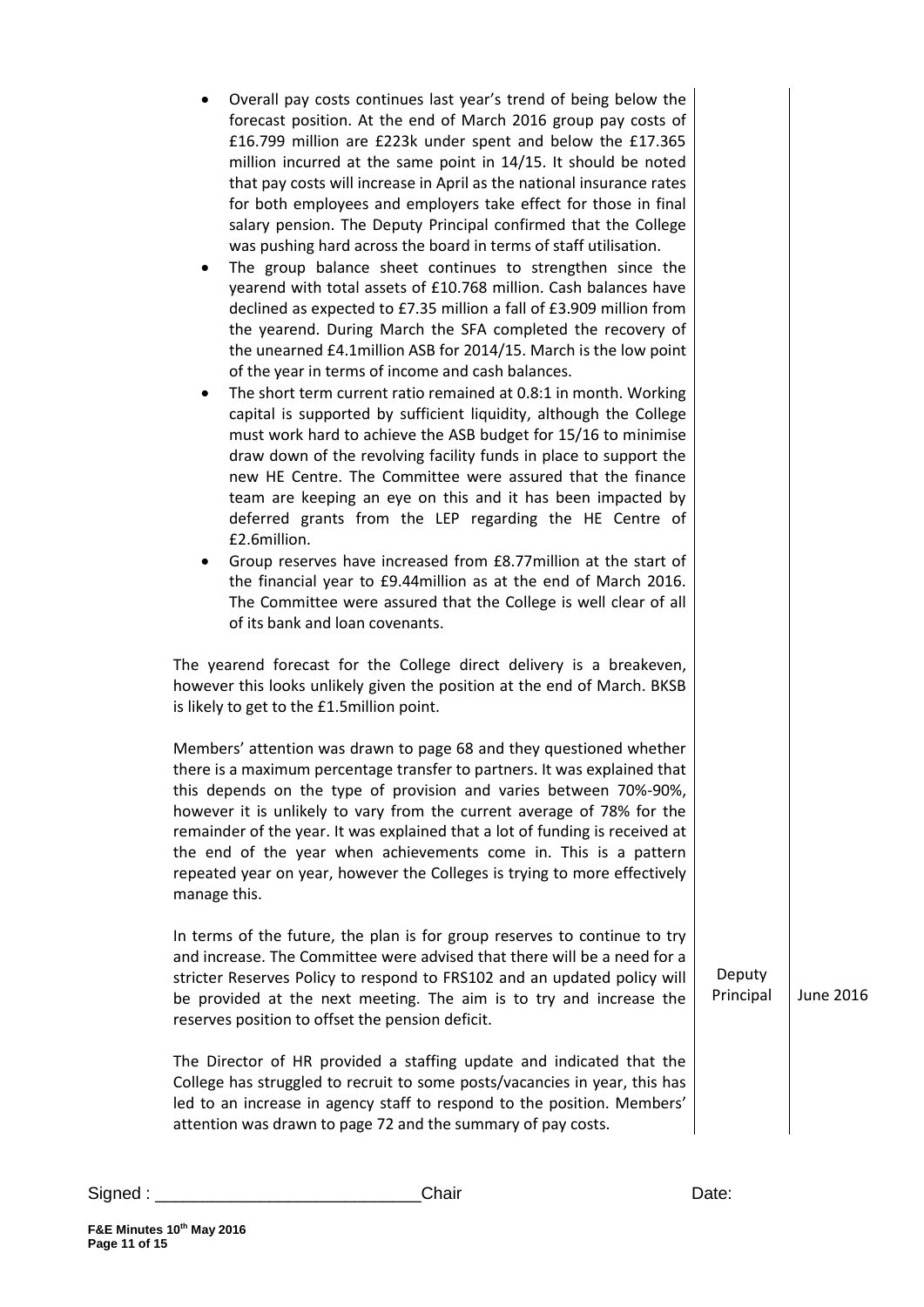It was confirmed that there is an under spend across all areas but that there is a higher use of sessional staff. The College has also had some additional contractual capacity this year in relation to staff utilisation and has chosen to use natural wastage/natural people movement as the mechanism for finding savings. There is the view that delivery is now 'lean' and therefore the use of sessional hours is expected. In terms of future reporting the Committee indicated that if variances increase significantly then they would like a little bit more analysis but not if this is not necessary or helpful.

AGREED: to note the content of the management accounts presented.

## **16.27 CONTEXT FOR THE BUDGET AND FINANCIAL FORECAST 2016/17**

The Deputy Principal introduced this item and confirmed that the information provided was a precursor to setting the budget and that this is within the context of quite significant changes expected for 16/17. Key matters noted were:

- Apprenticeships will be separately funded and distinct from all other adult skills programmes. This is partly associated with the introduction of the apprenticeship levy from April 2017 but also as a result of a change in the way that apprenticeships will be administered through a new digital apprenticeship voucher service which will place the employer in control of the funds spent on apprenticeship delivery. £19million of College income will be affected.
- There remains much confusion over the precise mechanisms that will be in operation at April 2017 but the current planning assumption (based on information released from government) is that levy payers will use the new system from April 2017 while SME's will use the existing prime funder route, going through Colleges and larger contract holding training providers. There will therefore be a twin track mechanism.
- A major factor in planning and budgeting assumptions will be the extent to which providers will be approved to hold a direct contract with the SFA. The College is encouraged by its partner position who seem to want to remain with the College rather than access direct funding. The position of subcontracting, which the College engages in significantly, will be a critical planning assumption in getting a deliverable budget against the ever evolving backdrop.
- The remaining budget for adult skills will now become (from 16/17) part of the adult education budget and the agency have been asked to prepare that this budget should be devolved to combined authorities in line with any devolution deals.
- National funding policy not much change. In terms of apprenticeships there is an enormous opportunity to grow but this is a big leap.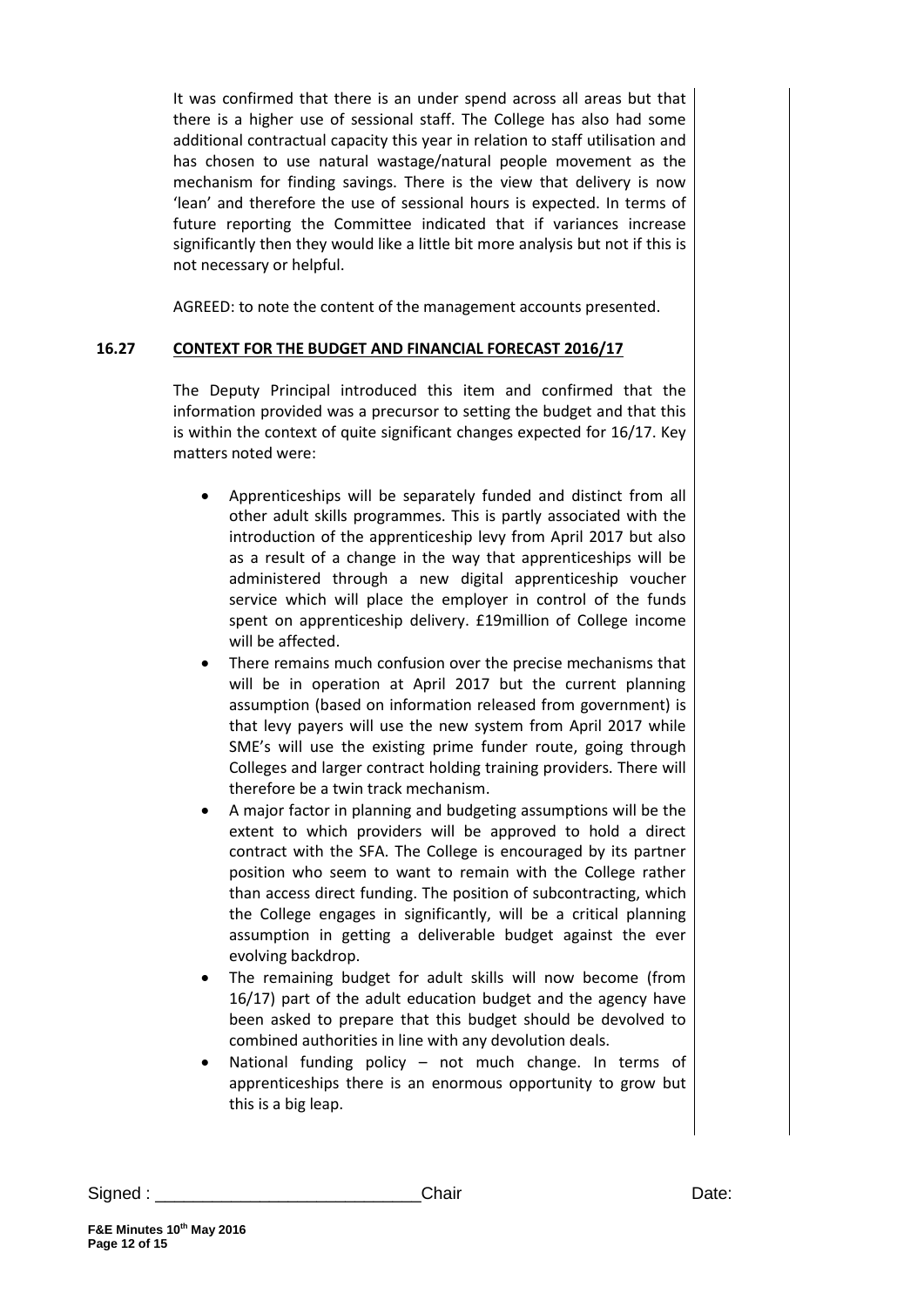- Income 16-18 FE the Colleges current 15-16 allocation of £11,406k represented an expected volume delivery of 2940 learners. In the current year the College has recruited 2746 meaning that this reduction in funding will be reflected as part of the 16/17 funding allocation. For 16/17 the College will receive £10,877k, representing a reduction of £529k. This is driven by the lower delivery volumes, which in turn reflects a cohort of 16-18 learners where a steady decline has been observed in the past few years which will continue in to the next few years.
- Learner support funds for the 16-18 classroom cohort will see proportional reductions, likely to be in the region of £209k to around £3,927k. This is driven by the statistical indicators for deprivation and incidents of Maths A\*-C GCSE on entry, both of which have turned against the College resulting in a lower funding allocation.
- Across the 16-18 classroom programme funding income will reduce by £738k.
- Income adult skills budget (including 16-18 apprentices) there is always opportunities to seek growth as this is such a high government priority. In 16/17 13,213k represents the current likely outturn in 15/16 of £13,692k and has rebased from the initial 15/16 allocation of £15.5million which the College has never achieved.
- Whilst the budget in 16/17 will seek to utilise the contract capacity provided in the funding allocation it is the accuracy of the forecast and the deliverability of the assumptions that will set the longer term tone of the College apprenticeship programme in to 17/18, which will be defined by the extent to which the College is able to adapt to this substantial change.
- Income College tuition fees the College tuition fee policy for 16/17 has set fees at the same level as in 15/16 in order to incentivise growth, particularly across the expanded programme for advanced learner loans. In particular this now includes adults age 19+ undertaking a second full level 3 programme where cofunding was available previously. Whilst this may not impact a significant proportion of learners, currently there will be some specific choices for learners undertaking a two year course of study in two separate qualifications where the age spans 19 years old.
- Higher education fee levels for full and part time learners remain the same in 16/17 at £5,950 and £3,150 respectively whilst the College seeks an expansion in volumes linked to the opening of the HE Centre. The overall income levels anticipated from the College HE programme in 16/17 are expected to be around £1million higher than in 15/16 if the HE business plan is to be successfully achieved this will be a significant challenge. Public funding from the agency (HEFCE) has been provided in 16/17 and is £421k around £64k lower than the value received in the current financial year.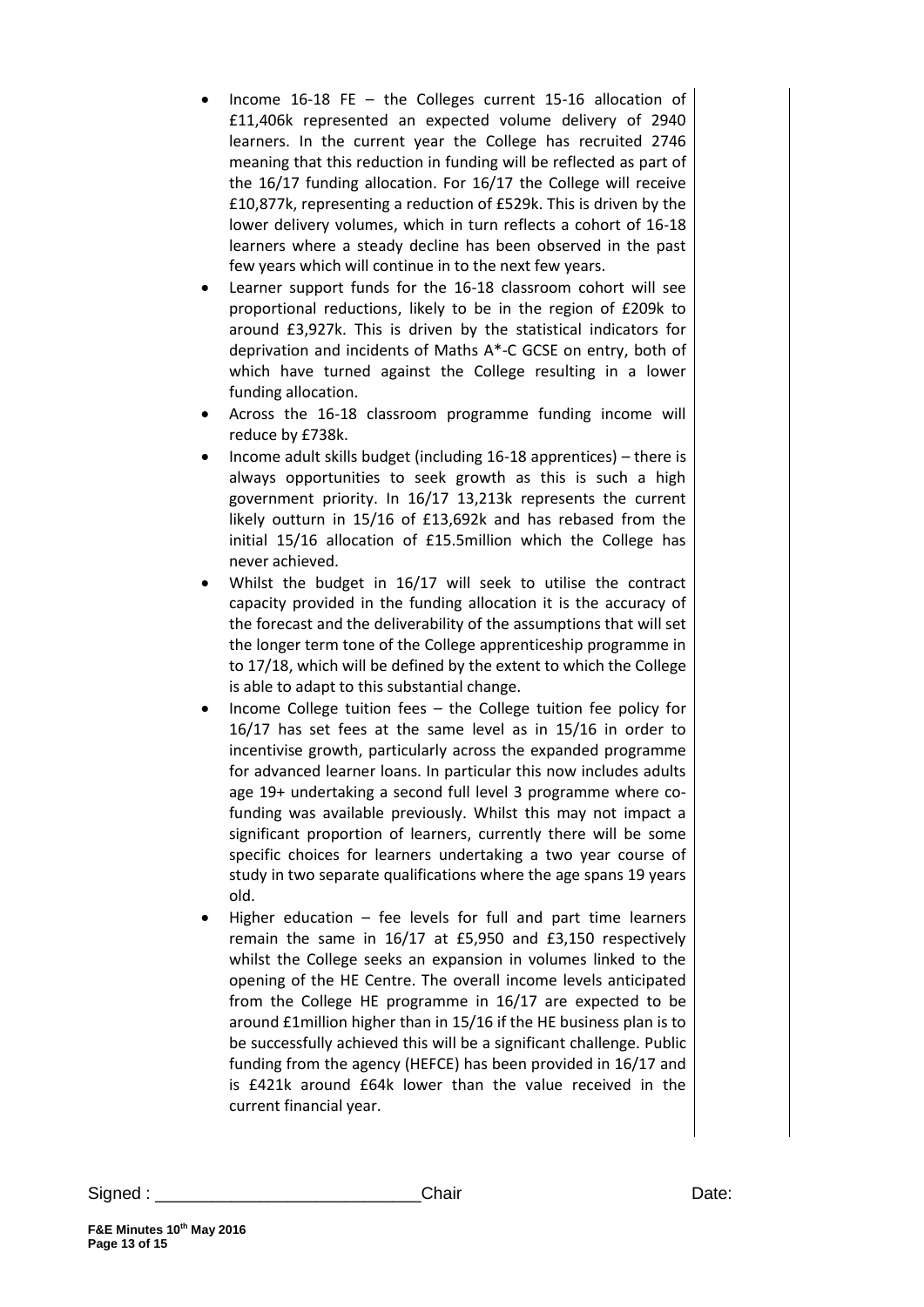Pay costs  $-$  in 16/17 there are no further specific cost impacts that have been experienced in 15/16 through pensions and national insurance but these policy changes will see the first full year impact since introduction. The full year impact of the TPS changes in 16/17 will be around £260k following the introduction in September 2015. The full year impact of the removal of the rebate available for employers national insurance contributions for contracted out pension schemes will be £315k in 16/17 following the introduction of this change in April 2016. Inflationary assumption in budget is 1%.

Approach to budgeting 2016/17 and beyond

- The budget for the College will be difficult in 16/17 but the introduction of initiatives such as blended learning and a targeted drive to increase contribution levels from schools of learning and proving efficiency in back office functions should see a budget set at close to the breakeven point with planned improvements in subsequent years dependent on the success of the College response to apprenticeship reform.
- As a group the College is fortunate to have BKSB.
- Financial objectives  $-$  the proposal is to retain them as they currently are, however they will be revisited when the 16/17 budget is set. In terms of the ratings the agency is changing its calculation methodology and this will have an impact. In real terms what is key is understanding the trajectory. The objectives continue to be fit for purpose in relation to the impact on College financial health, enabling the management of working capital and borrowing facilities in order to minimise interest charges. This will result in the Colleges rating being no better than 'satisfactory' under the indicators for a number of years although an indicator of 'good' will become technically closer under the revised financial health ratio calculations used by the agency.

In general discussion it was confirmed that there is still work to do to model the impact of co-investment with SMEs who do not pay the levy. The levy will be a huge cultural change for employers. The College has got to try and predict employer behaviours which will be more of a challenge for the 17/18 year. The Committee felt that there was much more that the College could do to educate employers, business advisors, etc regarding the changes. It was agreed that there is a need to work to shape the Colleges curriculum to meet local needs so that the College can work to protect any proportion of any devolved adult budget to the combined authorities. It was confirmed that the senior team are working on an adult education strategy which will, when finalised, be presented to the Board for approval.